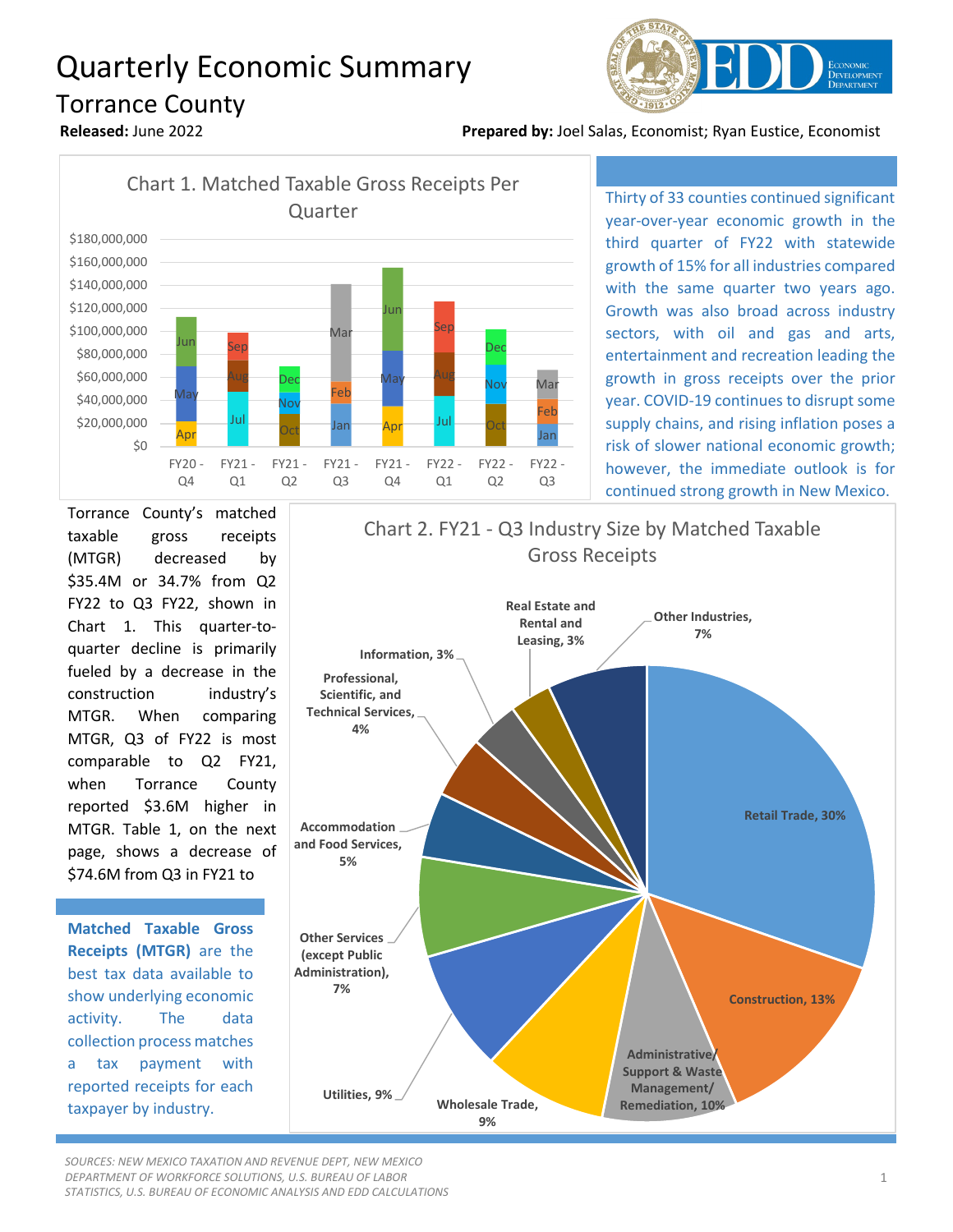## Quarterly Economic Summary Torrance County



| Table 1. FY22 - Q3 Matched Taxable Gross Receipts by Industry |           |            |    |                   |              |        |                 |        |
|---------------------------------------------------------------|-----------|------------|----|-------------------|--------------|--------|-----------------|--------|
| <b>Industries</b>                                             | FY22 - Q3 |            |    | <b>YOY Growth</b> | YOY % Change |        | 2-Year % Change |        |
| Accommodation and Food Services                               | \$        | 2,970,569  | \$ | 782,901           |              | 36%    |                 | 84%    |
| Administrative/Support & Waste Management/Remediation         | \$        | 6,148,148  | Ŝ. | (288,086)         |              | -4%    |                 | 13%    |
| Agriculture, Forestry, Fishing, and Hunting                   |           | 254,814    | S  | 143,527           |              | 129%   |                 | $-38%$ |
| Arts, Entertainment, and Recreation                           |           | 32,101     | Ŝ  | 29,281            |              | 1038%  |                 | 276%   |
| Construction                                                  |           | 8,546,265  | Ŝ  | (80, 183, 297)    |              | $-90%$ |                 | $-31%$ |
| <b>Educational Services</b>                                   |           | 193,331    | Ŝ  | (72, 840)         |              | $-27%$ |                 | $-14%$ |
| Finance and Insurance                                         |           | 102,342    | S  | 5,207             |              | 5%     |                 | 74%    |
| <b>Health Care and Social Assistance</b>                      |           | 598,341    | S  | 1,790             |              | 0%     |                 | 32%    |
| Information                                                   |           | 2,196,809  | S  | 599,691           |              | 38%    |                 | $-28%$ |
| Management of Companies and Enterprises                       |           |            |    |                   | N/A          |        | N/A             |        |
| Manufacturing                                                 |           | 1,468,521  | Ŝ  | 86,397            |              | 6%     |                 | 23%    |
| Mining, Quarrying, and Oil and Gas Extraction                 |           | 102,319    | S  | 3,410             |              | 3%     |                 | 397%   |
| Other Services (except Public Administration)                 |           | 4,539,049  | S  | (542, 961)        |              | $-11%$ |                 | 47%    |
| Professional, Scientific, and Technical Services              |           | 2,811,943  | S  | 321,315           |              | 13%    |                 | 49%    |
| <b>Public Administration</b>                                  |           |            |    |                   | N/A          |        | N/A             |        |
| Real Estate and Rental and Leasing                            |           | 1,890,318  | Ŝ. | 526,485           |              | 39%    |                 | 199%   |
| Retail Trade                                                  |           | 19,486,851 | S  | 2,892,804         |              | 17%    |                 | 36%    |
| <b>Transportation and Warehousing</b>                         |           | 777,622    | S  | 239,352           |              | 44%    |                 | 80%    |
| <b>Unclassified Establishments</b>                            |           | 1,012,712  | S  | 882,894           |              | 680%   |                 | 286%   |
| Utilities                                                     |           | 5,522,245  | Ŝ  | (468, 104)        |              | -8%    |                 | 30%    |
| <b>Wholesale Trade</b>                                        |           | 5,644,773  | S  | 444,656           |              | 9%     |                 | 140%   |
| <b>All Industries</b>                                         | Ś.        | 66,553,933 | -S | (74, 638, 640)    |              | $-53%$ |                 | 22%    |

FY22 of the same period. This large decrease is also primarily caused by a decrease in the construction industry which had the largest yearover-year (YOY) decrease among all other industries. This large decrease is likely due to a large construction project ending or in a slow period. Retail trade had the largest YOY growth in Q3 FY22.

Gross receipts tax (GRT) revenue collections decreased by \$522K, or 38.6%, from Q2 FY22 to Q3 FY22, shown in Chart 4.  $\frac{1}{5}(1,000,000)$ 



*SOURCES: NEW MEXICO TAXATION AND REVENUE DEPT, NEW MEXICO DEPARTMENT OF WORKFORCE SOLUTIONS, U.S. BUREAU OF LABOR STATISTICS, U.S. BUREAU OF ECONOMIC ANALYSIS AND EDD CALCULATIONS*